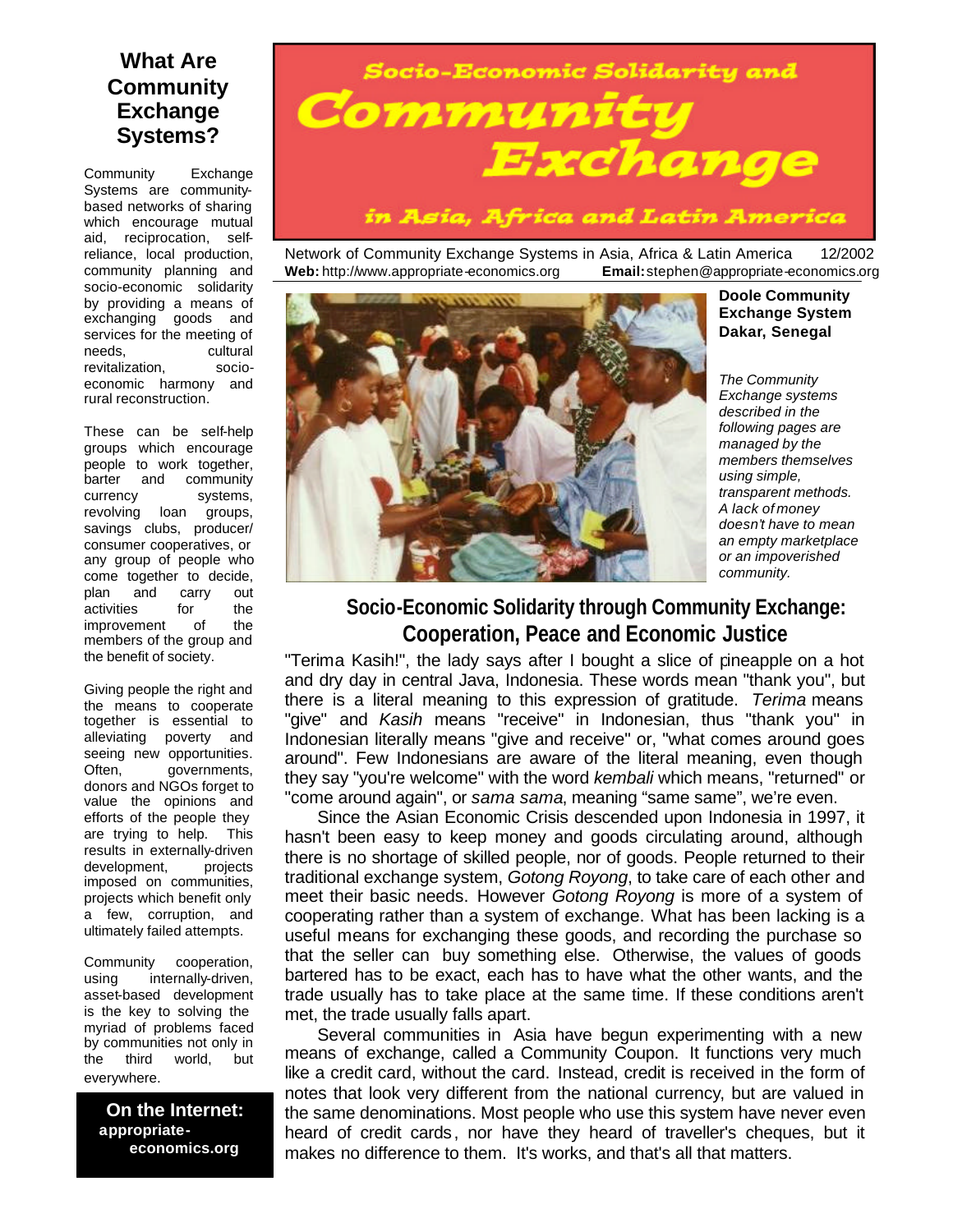## *How does a Community Exchange System work?*

### **First, it depends on your community**

At first glance, many communities look similar, but scratch the surface and you will see many differences between them. A community exchange systems starts by recognizing these differences and designing a system which suits the community best.

### **Second, it depends on your community' s assets**

Each community has a different mix of assets which are the social and natural capital that feeds the physical and financial capital of a community. Community exchange systems work with the social and natural capital of a community, laying the foundation for moving to other forms of socio-economic development.

### **Third, it depends on your community's concerns**

Many communities share the same concerns: crime, poverty, violence, environmental degradation, housing, health, nutrition, agriculture, water. Which one is priority in your community in the short-term, the medium-term and the long-term?

### **Fourth, it depends on your community's willingness to work together**

Is your community healthy? Do people lend a hand when you are fixing your home, planting your garden? Do they help take care of your children or grandparents? Do they do favors for you? Or, is your community more divided, with people keeping to themselves, not talking with each other very often? Either way, there is a solution.

Designing a community exchange system will require you to consider these questions and many more. Perhaps some simple games and pilot projects, presented in the following pages, can help you test the waters before embarking on bigger projects. You and your neighbours know your community best: no expert can come in and tell you what to do. However, there are people around who can help with the process, and we will show you how it works in a few pages.



**Bia Kud Chum Community Credit Organization Thailand, 2000**

*The Asian Economic Crisis was especially hard on people living in the rural areas of Thailand. The villagers of Kud Chum in Isaan Province in the northeast decided to do something about it. They implemented a wide range of programs, and one of them was a community currency to facilitate reciprocal exchange between the villagers.* 

 *If the currency had been implemented before the Crisis, the effects would have been much less severe because there would have been a medium of exchange available for trade in basic needs. Hopefully, many communities will start these groups before the next crisis strikes.*

### **Community Exchange or Community Cooperation? Different Communities mean Different Solutions**

Each community has a different mix of assets, concerns and abilities to work together. A collective process of mapping your community geographically, socially, environmentally and economically is a good first step in laying the foundation for a variety of solutions to the community's concerns.

A community meeting at which people talk about what they have: what they can do or make at home for themselves and others, what their hobbies and interests are, what they studied at school or like to learn about at home, their life experiences are the assets that build on the foundation. This is not a meeting to sit around and talk about how bad things have become, if that is the case, but to talk about what people have.

Later, the community can talk about their concerns: is theft, vandalism and violence on the rise? Is garbage being dumped in the wrong place? Is the road in need of repair? Is there difficulty in finding childcare or in repairing your home? Is there a lack of money and/or high unemployment? This is the meeting to raise these kinds of concerns, and prioritize them so that people know what is of primary concern to everyone.

With this knowledge, people may come forward voluntarily, or be invited to a meeting to discuss solutions that suit your community best.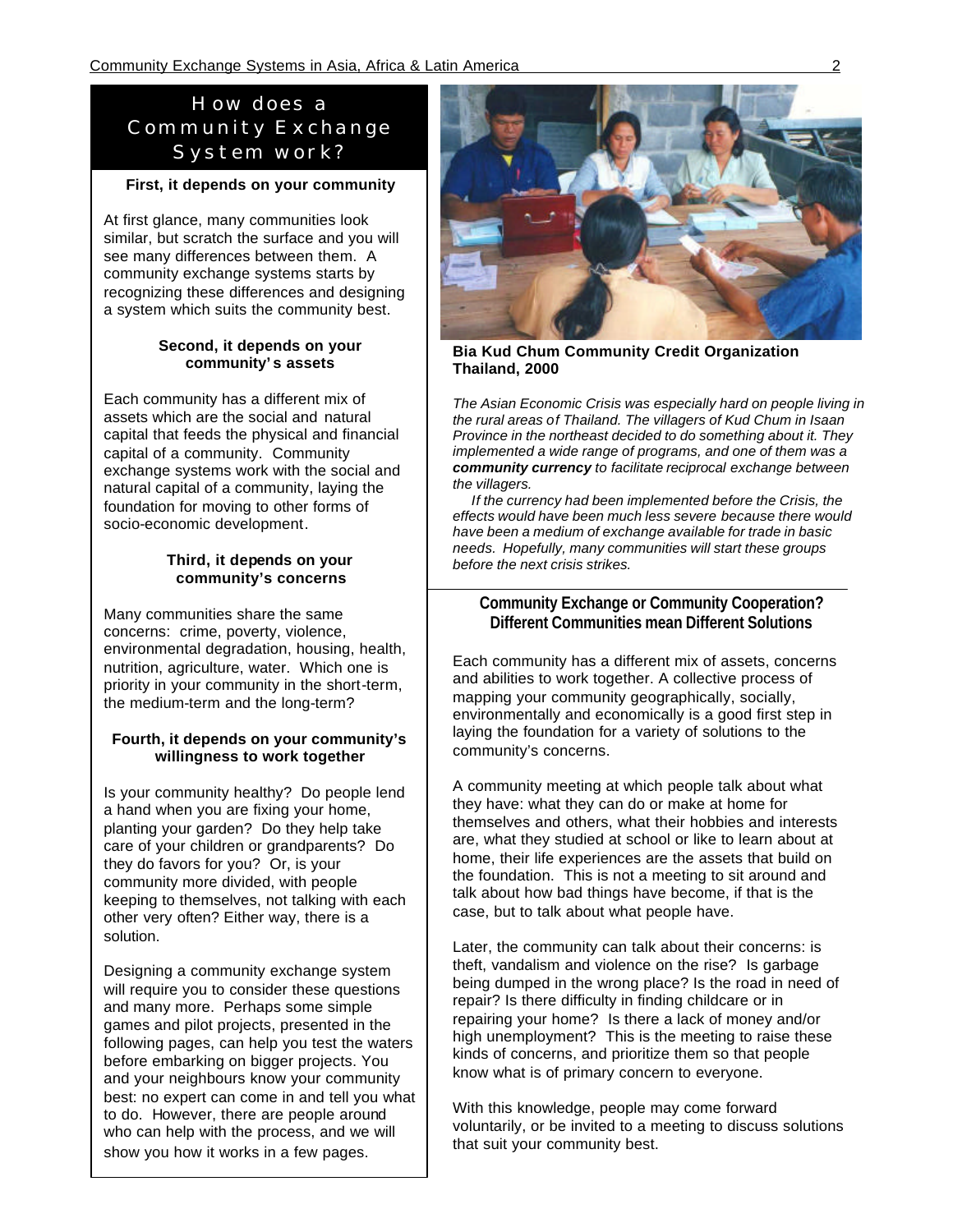1

2

3

4

# *Advantages of the Community Exchange / Community Cooperation approach…*

**Systems that promote community-level exchange and cooperation are not the only way of mobilizing community assets to deal with community concerns, or to turn a declining local economy around. Other approaches can be just as effective, and this approach works very well with these approaches too. With that in mind, promoting community exchange and cooperation offers many advantages, including:**

**Community Exchange Systems promote bottom-up, asset-based, internally-driven, appropriate development,** which is essential in ensuring long-term development, sustainability and suitability of efforts, and the ultimate success of projects at mobilizing local resources for meeting local needs and concerns. Control and responsibility are put back in the hands of the people.

**Community Exchange Systems keep exchange of basic needs going when the regular economy is in a downturn.** Using a community currency, a coupon for facilitating three-way exchange can help keep national currency around longer, increasing exchange of all goods and services and the multiplier effect which can protect communities from external fluctuations in prices and money supply during economic crisis. This also means that these systems promote a counter-cyclical tendency, when the economy goes down, use of these systems goes up.

**Using the Coupon for exchange of basic goods and services saves scarce national currency for more important purchases,** meaning increased savings, local capitalization, and economic activity. Stocks of unused goods become mobilized, people become employed, and those traditionally at the "bottom" of the economy like home-makers, farmers and unskilled labourers find a place in the economy, and through it, in society. Multi-sector development is promoted and the need for people to leave rural areas for the cities in the search for money, when everything they need to live can be found locally, is greatly reduced. Opportunities for local import substitution are increased.

**Systems for promoting community exchange and cooperation promote socio-economic solidarity and mutual aid,** strengthen social relationships and community bonds, increase the willingness to work together, fostering individual self-esteem and local self-reliance. By increasing access to money by the poorest members of society, the gap between the richest and poorest members of society is reduced. Community relations and standards of living improve. Traditionally undervalued activities increase in social, cultural and economic importance, as now they can be properly recognized and compensated for.

 *There are many more benefits than these, as you will see in the following pages…*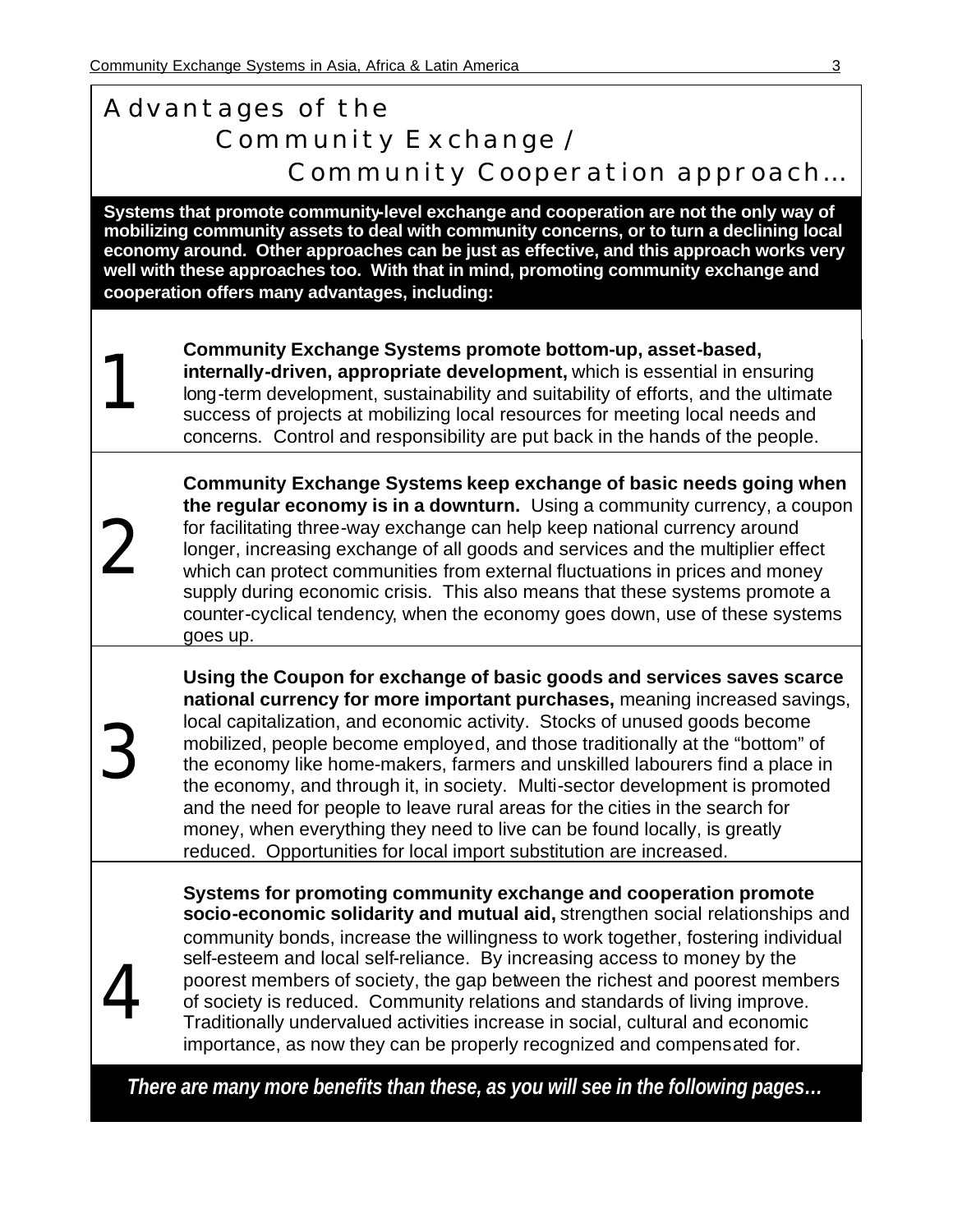

**Poor Baby! Here, Let Me Help…**

Systems for promoting Community Exchange and Cooperation are easy to design, implement and manage. They promote the formation of transparent and democratic organizations, and community leadership. They have to be that way so that the community has full control over its own development.

 To keep development resources in the hands of external professionals, consultants and managers is like treating the community like a baby that can't feed itself.

 The result is a community which describes itself in the worst possible terms in order to try and get the most amount of money, of citizens who must ask and beg and sit idly until the resources are doled out to them.

 Externally-driven development creates a permanent self-fulfilling demand for its services, and will never solve the problems many communities face.

 Only when the community has control over money, the power to make decisions, and the responsibility for its own solutions will we finally begin to see lasting programs to end poverty.

### **From the South to the North, North to South and Back Again**

The modern global economy had its not-so-humble origins in ancient Babylon, some 5,000 years ago. Originally, communities, temples and producers issued tokens representing goods they were willing to trade. Sometimes they wrote cheques on clay tablets, or provided receipts for stocks of grain held in storehouses, as in ancient Egypt. Originally, there was no interest charged on this money, because it would be like charging your friend interest and that is taboo, even today.

 This was sufficient to coordinate local trade, but as inter-local and international trade grew, these groups began charging interest to cover the risk involved in transporting their goods over increasingly large distances. This brought in so much wealth that new classes of wealthy were formed, who wanted the idea introduced into their own communities. Soon, people who could not repay their debts would be enslaved, family members sold, their land taken from them. So there used to be an old law to "clean the slates", to wipe out all debts past and present and to reset the economy on an even-keel again.

 In the modern world, people have become so greedy that they don't wipe the slates clean anymore, and we see the large majority of the world in debt so deep as to be unrepayable, to a tiny minority of the world, which contributes to global political and economic instability. By the 1920s, the economic crises had become so bad that communities in the northern countries started issuing their own money, while in the south many communities maintained their traditional forms of exchange.

 By the 1990s, there were community exchange systems in all of the wealthy countries of the world, Japan, North America and Europe, with some 4000 communities managing their own complementary currencies today.

 In 1995, efforts began in several southern countries to try these models out or to test their own solutions. In Mexico, Turkey, Senegal and Argentina, different communities, unknown to each other, began experimenting with community currencies. When they found each other, they realized they were speaking the same language and using very similar approaches. Some efforts, especially in Argentina, did so well that they far surpassed the best and largest systems in the north! Today many countries in the global south have community exchange systems that combine modern methodology with traditional know-how to develop what some describe as a New Traditional Economy.

 In 1999, several community exchange organizations came together to launch the Latin American Socio-Economic Solidarity Network, and this network model is now being promoted in Europe. (http://www.redlases.org.ar, http://www.appropriate-economics.org).



### **Product Tokens from Susa, Iran (3500 BCE).**

*Clockwise from left, 1 jar of oil, 1 garment, 1 measure of metal, one unknown item, one measure of honey, one garment, traded some 5,500 years ago!*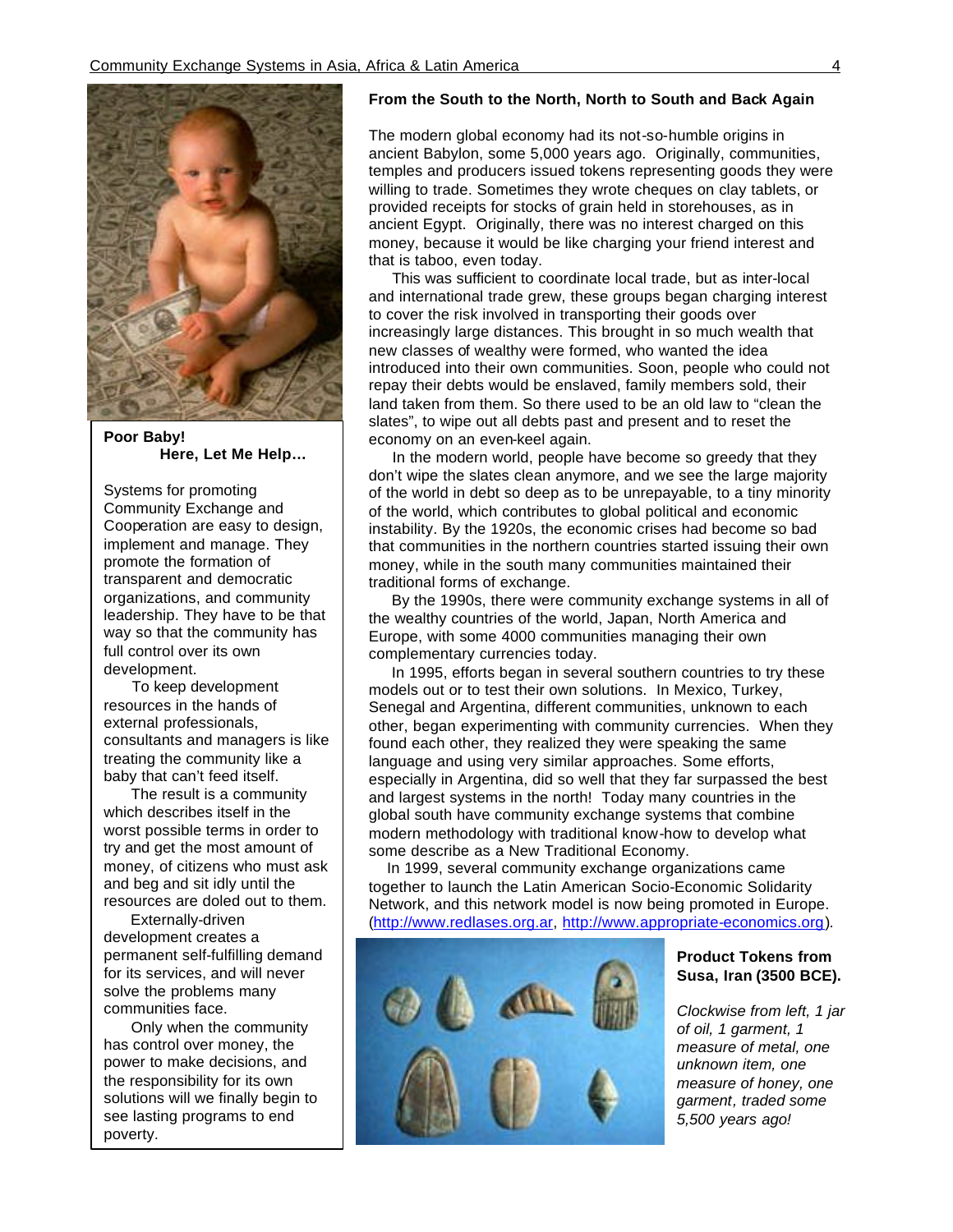





Money can take a wide range of shapes, sizes and forms. Here we see samples of a Smart Card, Tabu Shell Money from Papua New Guinea, National Currency of Papua New Guinea (Kina) with Shell Money on it, and a cheque book used by the Peanuts Local Exchange Trading System in Japan.

ĺ Of course, there are plenty of other types of money out there.



### **From Shell Money to Smart Cards and everything in between…**

Community currencies, coupons for recognizing values and facilitating exchange, are as old as human civilization. At their core, they are basically the same, but like so many things in this world, like lawyers, people have found ways of making them so complex that only experts can figure them out.

 The Tolai people of East New Britain Province in Papua New Guinea have been using shell money for a wide range of goods and services for at least the last 500 years, and the currency is just as strong and valuable today.

 In Japan, experiments are underway to record and value non-monetary exchange, contributions of time, and the sharing of resources using Smart Cards, which is like a credit card with a computer chip in it.

 Elsewhere, people record transactions with their neighbours in account books, or use paper notes, or phone in their transaction on an answering machine, or even through their cell phones!

 New technology may provide a wider range of transaction options, but for the Tolai people, a fathom of shell money will still buy you vegetables at the local market.

### **Community Currencies are Complementary Currencies, not Alternative Currencies**

Systems for promoting cooperation and exchange use currencies, whether it is recording hours spent working on a project, or money paid for work done. A currency records the exchange of value and recognizes it.

 Complementary Currencies mean that they function in complement, together, in partnership with the National Currency of the country. Complementary Currencies strengthen the foundation of the economy, upon which a healthy and strong national economy is built. If people can get what they need, at least in part, using Complementary Currencies, the national economy will be in better shape to weather economic crisis, and the government will be happy that people are working to improve their situations. In this report, we are talking only about Complementary Currencies.

 Alternative Currencies are different. They are designed to function independently of the national currency, to provide an alternative if people do not want to use the national currency. Alternative currencies are very rare, and are usually only found in areas of Civil War or liberation struggles, where the opponent to the established order issues its own currency for circulation within areas under its control, and require everyone in the area to use their currency.

 When we talk about Community Currencies, we mean Complementary Currencies. A healthy economy needs both domestic trade, and international trade. International trade is best handled with a national currency although we have some solid recommendations for reform, and certainly a lot of domestic trade takes place with the national currency as well. However, we think that a dual currency system, one in which the complementary currency and the national currency circulate together, works best for all.

 This is because, if you think about it, the majority of exchange including the work of women, household production, mutual aid, community cooperation, as well as regular trade involving buying and selling goods and services, takes place at the local level. The best way to coordinate productive activity in a local area, as we have seen with the great city-states of the world like Singapore and Hong Kong, is to have a currency that circulates only at that geographic level.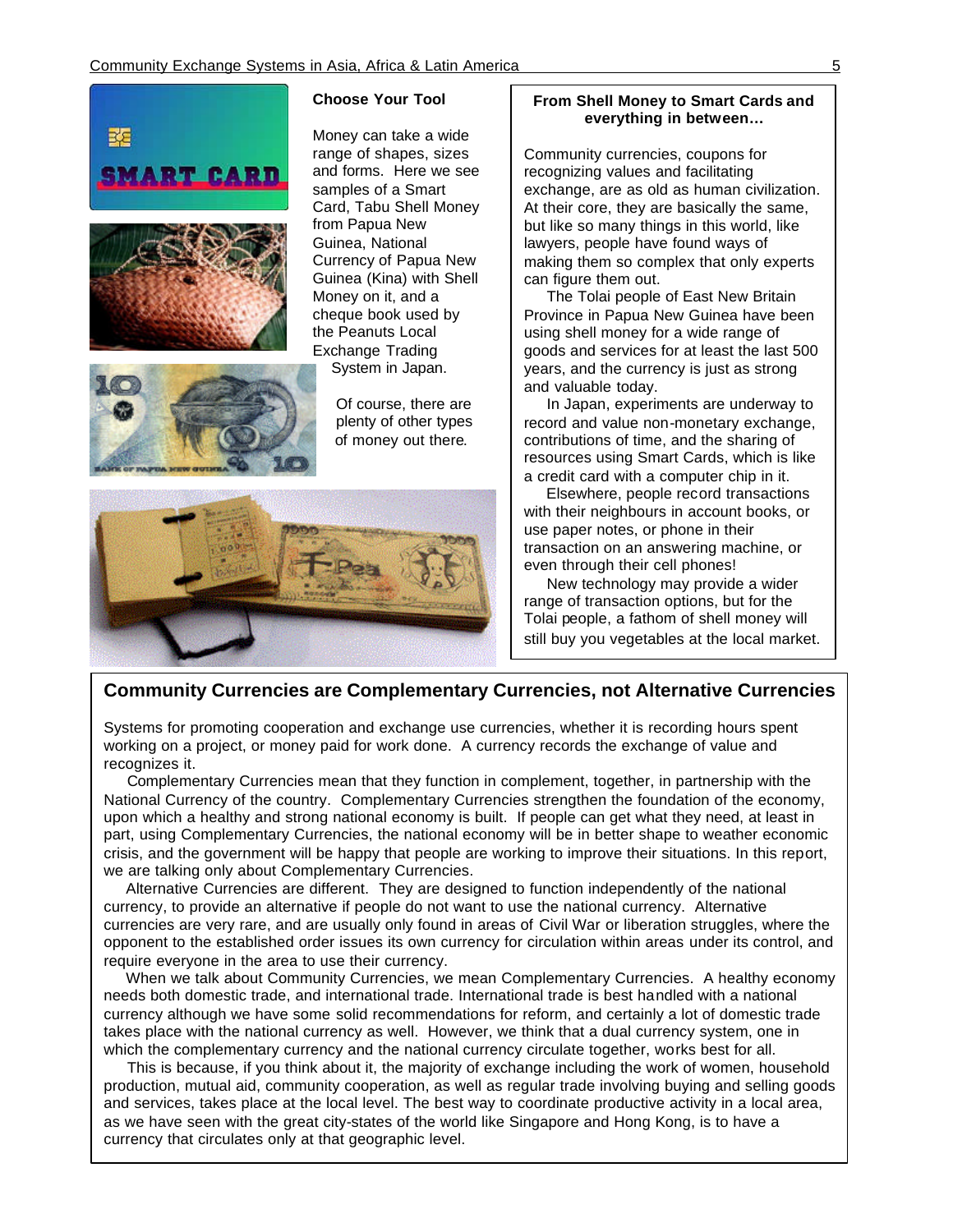### **The Two Types of Complementary Currency System**

There may only be two types of Complementary Currency System, but within them there can be many variations to suit your community.

### **Type 1: Mutual Credit Currency System**

 A Mutual Credit Currency is one in which the members themselves issue their own money for trading, and promise to back their money by providing goods or services at a later time.

### **Type 2: Fiat Currency System**

 A Fiat Currency is one which is simply given out, and people are encouraged to circulate it. It is not backed by anything but people's willingness to receive it.

There may be a third type of Currency, called a Stock-Backed Currency, which is when a currency is issued based on stocks held in a warehouse. Sometimes called "Warehouse Receipts", these are similar to ancient Egyptian money, but there are few examples of this kind of money today. However, some people think that issuing money this way offers unique advantages, especially to agricultural communities that suffer from shortages of money at the end of the harvest season, or in ensuring a stable money supply which reflects the real supply of goods and services in an economy.

# *Two Examples of a Mutual Credit Currency System*

# **Thailand**

**Thailand Community Currency Systems**

| Kud Chum, Yasothon Province<br>Location: |
|------------------------------------------|
| CUSO Thailand and                        |
| Local Development Institute              |
| Program: 1997                            |
| System: 2000                             |
|                                          |
|                                          |

**Coordinator:** Ms. Orasa Sunanta Mr. Wanlop Pichpongsa Ms. Pornpita Khlangpukhiaw

**Contact:** tccs@loxinfo.co.th **Internet:** http://appropriate-economics.org/asia/asia.html **After the Crash: Bia Kud Chum and the threat of a good example**

Thailand Community Currency System's project had its beginnings in the Asian Monetary Crisis of 1997-1999. The community had already begun to facilitate local exchange, but were looking at how they could take this further. They attended a workshop on Community Exchange Systems held in 1997 by volunteers from CUSO Canada and VSO in partnership with the Local Development Institute. The unit of exchange was called 'Bia', and was equivalent in value to, but not exchangeable with, the Thai Baht. Its basic principles are:

- ß Women-run Community Exchange System. Bia Kud Chum was from the start designed and run by women from Kud Chum.
- ß Initial Credit Limit of 500 Bia. Those with accounts could withdraw up to 500 Bia, interest-free.
- ß No Interest. Costs would be recovered through service charges, not through interest.
- ß Community Market in 3 Villages. A Bia Market was organized in three villages, three different days per week at which people could buy goods using Bia.
- ß Bia Kud Chum suspended operations on request of the Bank of Thailand in 2000 pending further research, but has now been restarted on a 5 year program and expanded to 50 communities.



#### **1 Bia Note, Bia Kud Chum**

On the back of the note, a poem reads:

*"We come together to build up a new society. We start saving, and it will bring about happiness in the future. Let's grow lots of vegetables. The surplus after consumption will be sold in our community."*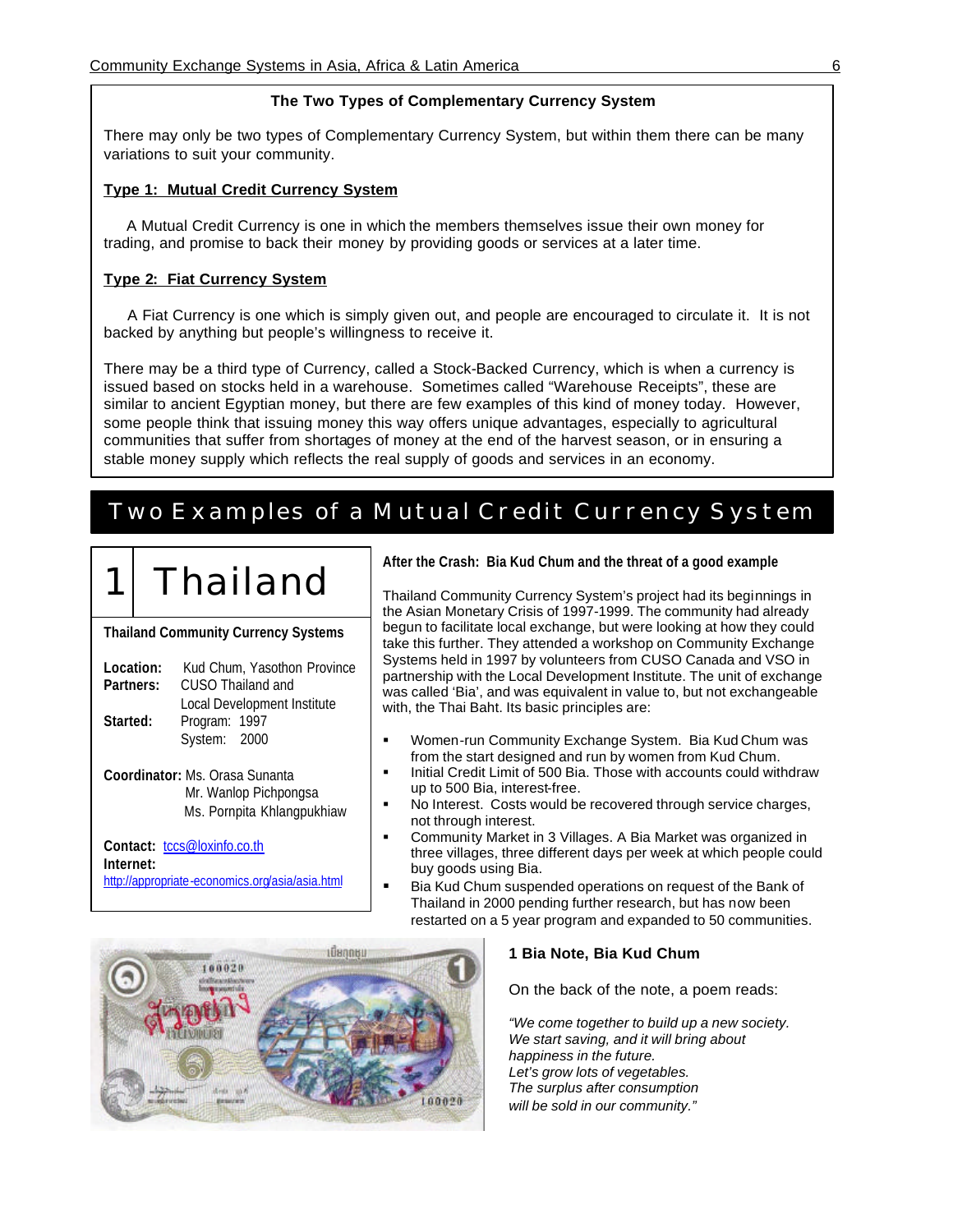

#### **Silent but Effective: Ecuador's SINTRAL**

SINTRAL was initiated in the campesino communities by an educator who had learned about the Local Exchange Trading System. Adapting the system to suit local realities, SINTRAL is a completely decentralized network of over 50 community exchange systems. Key points are:

- ß Mutual Aid: people must work together and help each other.
- ß Decentralized: no one needs to be in charge.
- ß Transactions are recorded using cheques.
- **EXECT:** Local Production for meeting Local Needs.
- **•** Fostering Community Spirit.
- **Saving resources and the environment.**
- ß Currency is called "Recursos", Resources.

# *Two Examples of Fiat Currency Systems*



### **Doole – The Strength of Union**

| <b>Location:</b>                 | Dakar |
|----------------------------------|-------|
| Started:                         | 1998  |
| <b>Number of Systems:</b>        | 5     |
| Internet:                        |       |
| http://appropriate-              |       |
| economics.org/africa/africa.html |       |

**ENDA GRAF:** http://www.enda.sn

 $\overline{\phantom{a}}$ 

#### **The Force of Community Cooperation: Senegal's Doole**

Doole began as a response to a study of community demands for education, health, improved public infrastructure and marketplace. Modeled on the French Systeme d'Echange Locale (SEL), but modified to suit Senegal's culture, Doole is managed entirely by women member's of the Dakar Savings and Loan Society.

A Community Centre was built and paid for with community labour and 'Bons de Travail', the currency of the Doole economic system. Other activities include:

- Monthly Markets and a Boutique in the Community Centre.
- Doole Popular University was opened to provide training in areas of interest to the community: language, computers, literacy
- Community gardening and infrastructure projects.
- Encouraging savings by building linkages with Credit Unions.



**Left:** Market Traders at a monthly Doole Market.

**Right:** The Bon D'Echange is worth One hour of time.

**HEURE** 

Systèmes d'Echanges Communautaires

# **BON D'ECHANGE**

**DOOLE** 

.<br>Les bons d'échangene peuvent s'échanger que dans le cadre des SEC et n'ont d'autres valeurs que leur valeur d'usage<br>conférée par les échanges entre les membres du réseau.





#### **Sharing Ideas and Experiences between North and South**

The introduction and development of Community Exchange Systems in Asia has been a cooperative project of NGOs from the north working in cooperation with NGOs in the south. Thanks to CUSO Canada, a volunteer agency in Thailand and Indonesia, and to VSO Thailand, as well as the funders Japan Foundation and USC Canada, the first projects in southeast Asia have been implemented.

**Left to Right: Bia Kud Chum volunteers Menno Salverda (VSO Thailand), Jeff Powell (CUSO Thailand), Op Sawit (Thai Researcher), Stephen DeMeulenaere (CUSO Indonesia).**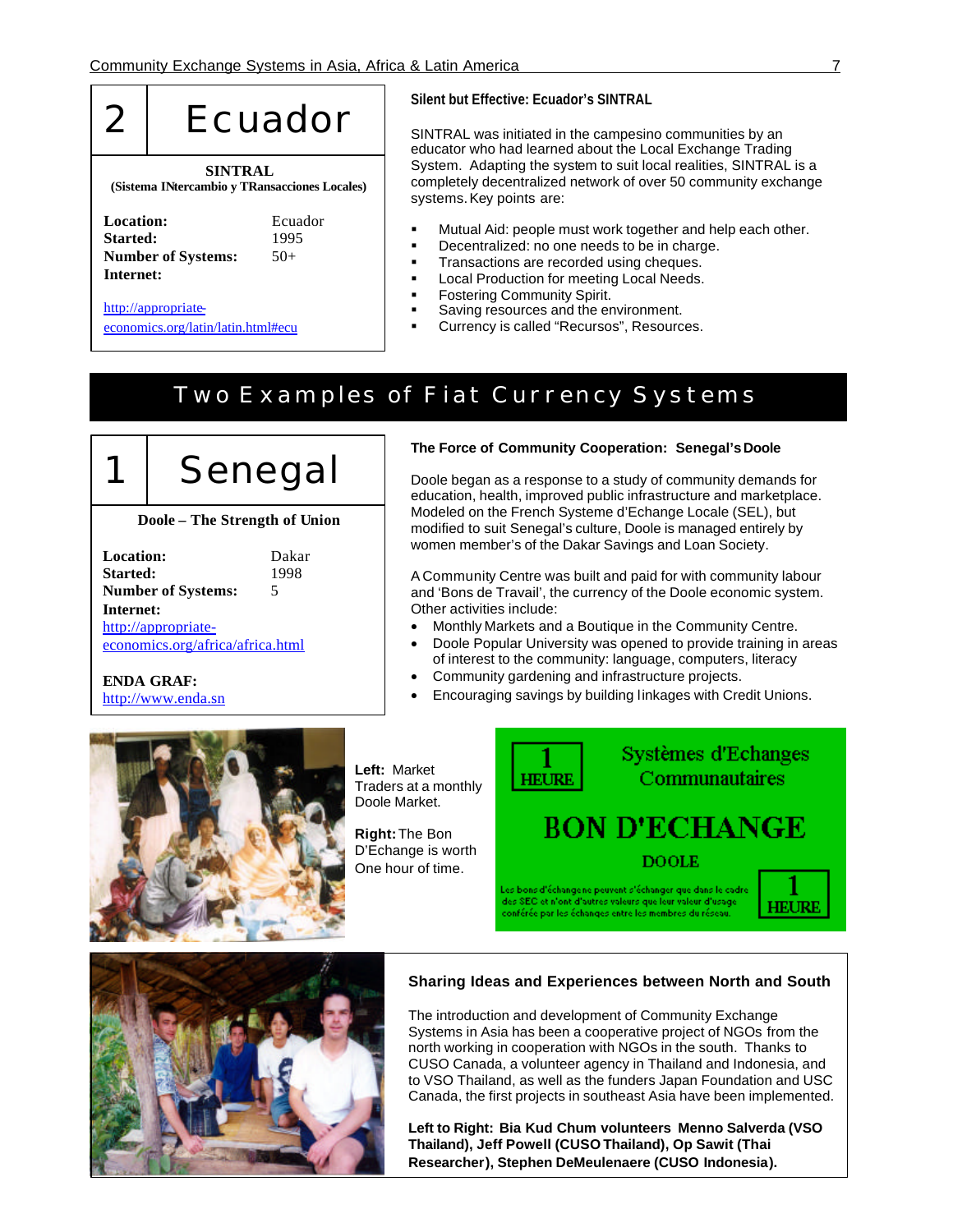# 2 | Argentina

### **RGT: Red Global de Trueque / Global Exchange Network**

| Location:                                  | Argentina    |  |
|--------------------------------------------|--------------|--|
| <b>Started:</b>                            | 1995         |  |
| <b>Number of Systems:</b>                  | $1000+$      |  |
| <b>Number of Members:</b>                  | $6,000,000+$ |  |
| <b>Amount of Trade Facilitated by RGT:</b> |              |  |
| Over 1 billion US dollars per year         |              |  |
| Internet:                                  |              |  |
| http://appropriate-                        |              |  |
| economics.org/latin/latin.html#arg         |              |  |
| http://www.redlases.com.ar                 |              |  |

### **Building a Economy of Solidarity: Argentina's RGT**

It all started with a backyard garage sale in the southern Buenos Aires suburb of Bernal in 1995. Everyone brought something they didn't need, and received photocopied paper notes with which to trade. It worked so well, it has grown to over 1000 communities in Argentina. Today, that same garage sale is held, not in someone's backyard, but in a former DuPont Textile Factory, where some 3,000 people go every Sunday to trade. Principles of RGT include:

- Our fulfilment as human beings need not be conditioned by money, and people ought not want for their needs to be met.
- We aim not to promote products or services, but our mutual help in accomplishing a better way of life, through work, solidarity and fair trade.
- We deeply believe in an idea of progress founded upon the sustainable mutual support of the great majority of people of all societies.



**Left and Right:** RGT members celebrate the agreement of cooperation signed with the Minister of Economy, 2000.

**Below:** Any given Sunday in Bernal, thousands of people come to spend, not scarce Pesos, but abundant Creditos. A full range of goods and services can be acquired here, anything anyone needs.



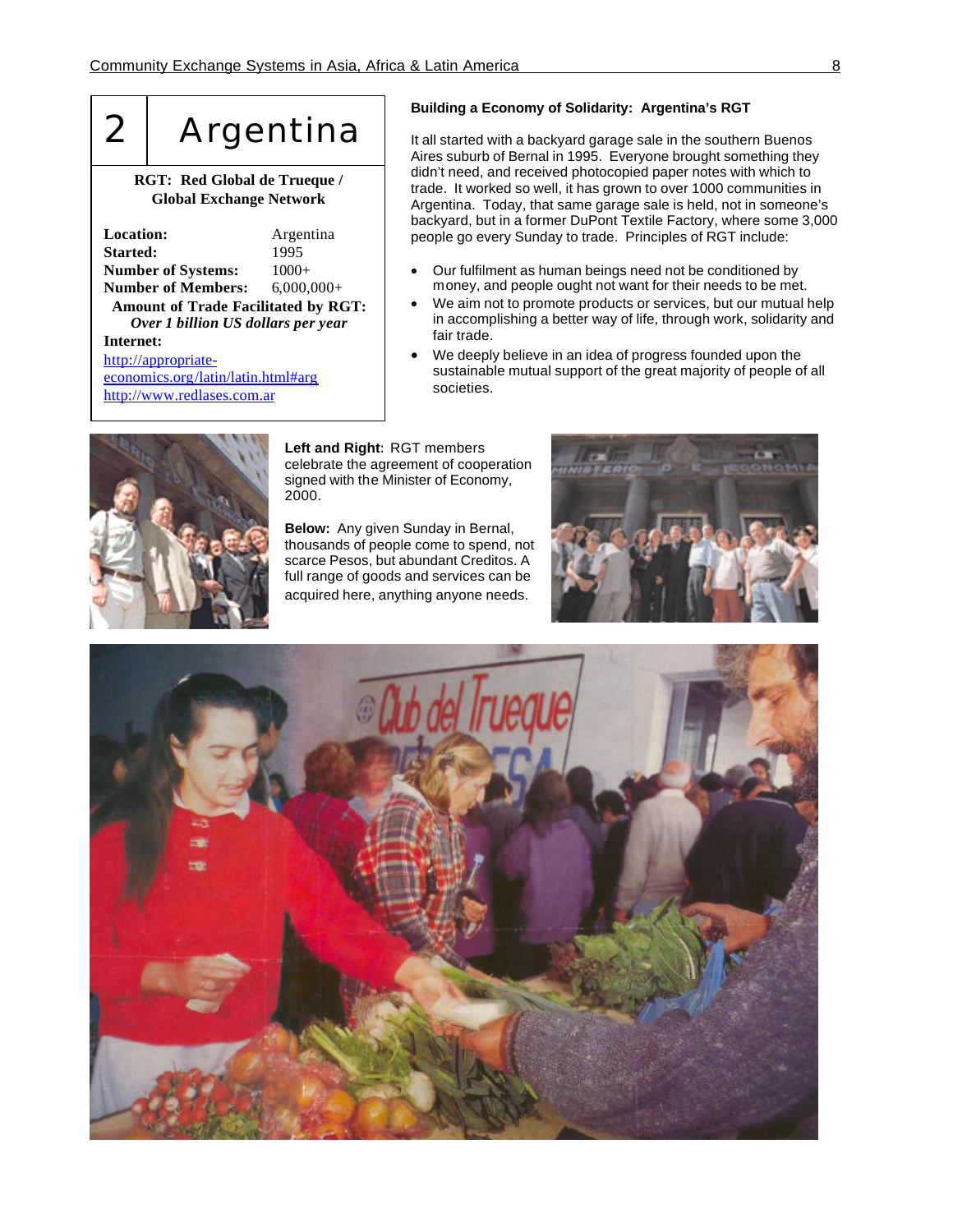## **Advantages and Disadvantages of these Two Types of Complementary Currency Systems**

### **Type 1: Mutual Credit Currency**

Advantages

- Simple to manage, transparent, sound way of issuing money.
- Easy to audit, impossible to steal from.
- Gives access to money to everyone, not just those who are already wealthy.
- Individual and community responsibility for maintaining the currency.

**Disadvantages** 

- Requires some administrative ability and dedication.
- Requires some overhead to ensure transparency and accountability.

### **Type 2: Fiat Currency**

Advantages

- As long as the money supply is less than the value of goods and services available, no problems. Over-issuance can cause inflation in prices and collapse of the system.
- Ensures each person receives an equal amount of money.
- Requires little overhead to maintain.

Disadvantages

- Lack of transparency can lead to abuses, over-issuance of money.
- Problems of over-issuance are difficult to solve, often lead to collapse.
- No individual responsibility for maintaining the currency.

### **What We Need to Know About Money As It Is Now**

Money is full of contradictions: it's the root of all evil but everyone uses it; everybody complains about it but everyone needs it; economists say money is neutral but few get very rich at the expense of many; there are booms and there are plenty of busts. There are four things about money, meaning national currency, that we need to know:

- **1. Money Comes…** Money is meant to move around. It only works when it changes hands. It goes **and goes…** from the customer to the store, to the supplier, to the manufacturer, to the employee, to the bank. So whenever you spend your money it 's gone, and in a couple of moves or less it 's out of the community.
- **2. There's never** There isn't a limitless amount of money -how could it work if there were? But **enough!** how come there is never enough? Why do people and resources sit, waiting for money to complete the exchange?
- **3. Interest is** So we compete with each other for what there is. It 's a distribution game, and **charged on it** when the money arrives here, it means it 's gone from someplace else. We have to pay interest on the money we borrow, or we have to pay prices that include the cost of interest that someone else has to pay. Either way, we all pay, and it is not possible for all of us to pay off all our debt. Somebody may win, but people definitely lose.
- **4. It's not** The money supply is controlled by the central government. Their first concern is *our* money the value of their money on international markets. The more scarce their money is the more valuable it is. However, we need the same money as a medium of exchange to buy our daily needs. This fundamental contradiction means that people and resources sit for a lack of money. Their money is not in our control, either as individuals or communities, no matter how much political power we have. So when we 're out of money, we 're out of it until someone sends some more.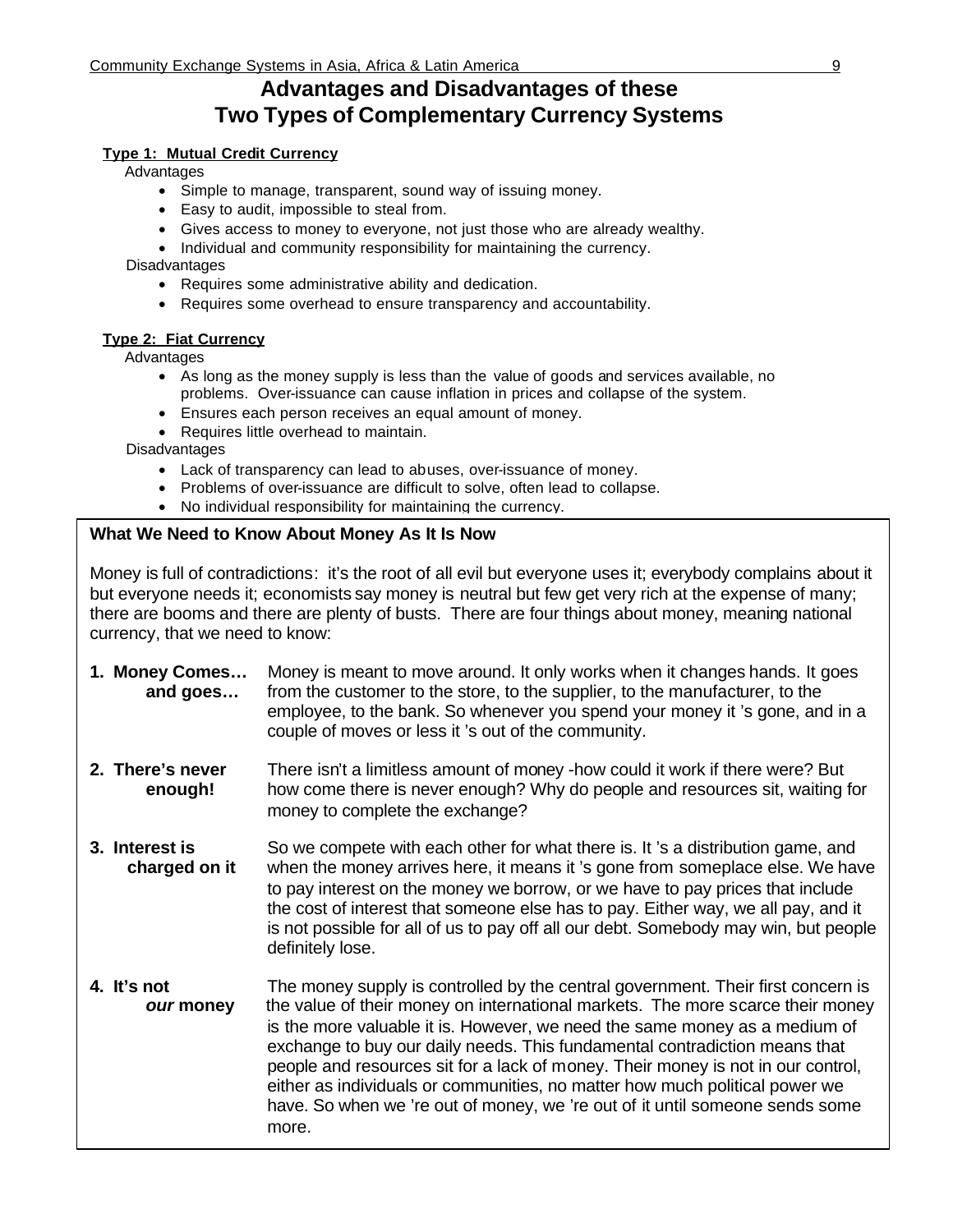### **Some Conclusions**

### **Conclusion One: The Present Global Economic System is Unstable and Unsustainable**

The money supply, both nationally and internationally is constantly expanding. This means that prices continue to rise over time. Think about it, how much did you pay for a 12 eggs, a pack of cigarettes, a bottle of milk ten years ago? How much is it now? Although prices keep rising, this excess money does not stay in the productive economy. Instead, it filters into the financial markets, where it now sloshes around in capital markets, causing monetary and economic crises in many countries around the world, especially in the weakest ones.

### **Conclusion Two: Political Democracy minus Economic Democracy = Nothing**

In the ancient democracies, slaves were not allowed to vote. One point of view says the wealthy thought that the poor were too stupid to vote. Another way of seeing this is that the poor are dependent on the rich for their livelihood, and therefore were not in the same position of being able to vote freely. Poor individuals and poor countries have few political choices when they are economically dependent on rich people and countries. Economic democracy is essential for political democracy to flourish.

### **Conclusion Three: What you have is much more important than what you don't have**

The philosophy of charity is based on describing the situation as being as bad as possible in order to receive charity: what you do not have is more important than what you do have. This sets up a cycle of dependency that is very hard to break. Why bother trying if you get what you need by not trying? However, when communities look at what they have, their assets, they can decide together on how to best mobilize those assets for their own good, and the good of their communities.

### **Conclusion Four: Action is Necessary**

Rights are not given to people, they must be taken by the people and upheld. Your economic rights, to life, livelihood, to credit, to an available means of exchange, to have a say in economic decisions affecting your life are but a few of your economic rights.

What we have talked about in the previous pages is about taking action. A community that works together, using its assets to overcome challenges is on the road to success!

### **Where to Begin? Start an Exchange Club!** by Heloisa Primavera, Argentina

**Purpose:** To introduce the concept and mechanism of the RGT Exchange Club.

**Materials:** Photocopied notes denominated in the value of the national currency or in hours of time.

#### **Process:**

- 1. First meeting: there must be a minimum of 20 persons.
- 2. Using a bulletin board or going around in a circle, each person says 3 things they would offer if they joined, and one thing they need. Everyone must have at least 3 things to offer.
- 3. Each person receives an amount of photocopied, for example \$10 USD equivalent. They go to the person who offers what they want and make a sample negotiation in the local currency. At the end the remainder is returned to the accountant who records the new balance next to each person's name.
- 4. Discussion of the program. People are asked to bring goods to trade at the next meeting, or be prepared to negotiate for real goods and services to be traded at the next meeting.
- 5. At the second meeting, the group is organized. They choose the coordinator, secretary, treasurer, timekeeper, moderator, Quality Control Group (3-4), Price Control Group, the receptionist who receives and assists new members, 2-3 for each role to rotate during the market.
- 6. This groups receives an equal amount each to begin trading. All subsequent members must wait 2-3 months before they receive theirs. They agree on the next date of the market.
- 7. The trading begins. During the first market, the coordinators put up the tables, and ensure that particular types of products are concentrated in groups .
- 8. At the end of the market, the credits are returned and recorded in the name of the person. The credits are counted up to be sure that none have been taken home.

 *More ideas at http://appropriate-economics.org/materials.html*